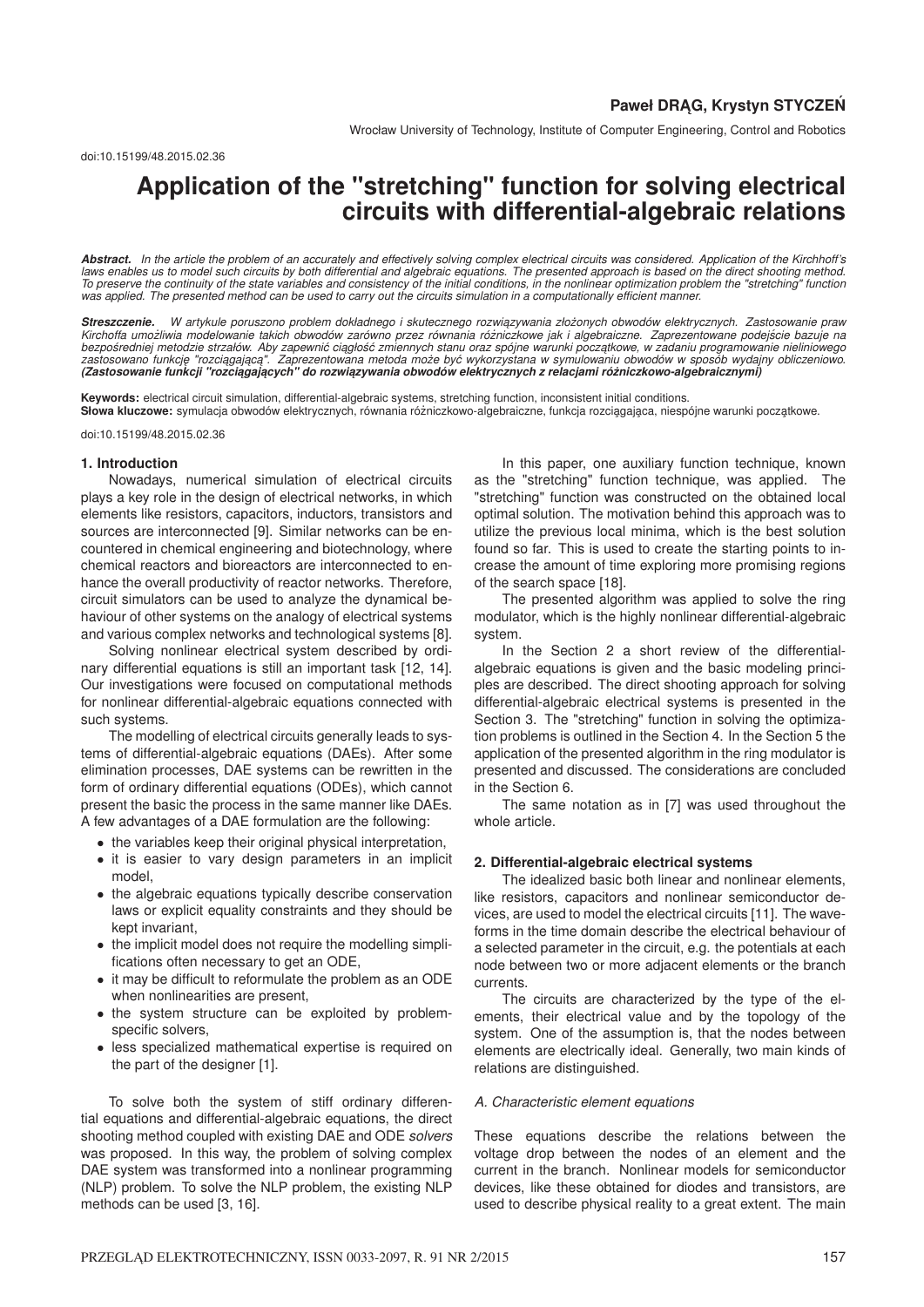modelling principles are as follows:

- to model the electrical circuit, the five basic elements can be used: resistor, capacitor, inductor, voltage source and current source,
- the nonlinear controlled voltage or current sources and resistors exhibit the time independent behaviour,
- the dynamic behaviour can be observed, when the nonlinear controlled capacitors or inductors are present.

# *B. Kirchhoff's laws*

The voltages and branch currents observed in the electrical circuit fulfill Kirchhoff's laws and depend on the topology of the system

- Kirchhoff's current law (KCL), which states, that the algebraic sum of currents traversing each cutset of the network must be equal to zero at every instant of time.
- Kirchhoff's voltage law (KVL) indicates, that the algebraic sum of voltages around each loop of the network must be equal to zero at every instant of time.

The another important fact, which holds true for every circuit, is the conservation of charge over time.

The mentioned assumptions and relations, which come from the Kirchhoff's laws, lead us to the electrical systems, which can be described by system of differential-algebraic equations in fully-implicit form

$$
(1) \tF(x(t), z(t), p, t) = 0,
$$

where  $x(t) \in \mathbb{R}^{n_x}$  is a differential state,  $z(t) \in \mathbb{R}^{n_z}$  is an algebraic state and  $p \in \mathcal{R}^{n_p}$  is a vector of global parameters constant in the time. Then the vector-valued nonlinear function  $F: \mathbb{R}^{n_x} \times \mathbb{R}^{n_z} \times \mathbb{R}^{n_p} \times \mathbb{R} \to \mathbb{R}^{n_F}$  is considered.

The *fully-implicit* form presented in eq. (1) is very general and can be difficult to analyze in all possible situations, in which essentially different properties can be observed.

On the other hand, when only dynamical features of the systems are under considerations, the description using ordinary differential equation is enough

$$
(2) \t\t\t\t\t\dot{x}(t) = G(x(t), p, t),
$$

but in such manner some interesting relations between variables and their physical interpretations can be lost.

In some practical applications, like the discussed in this article, the obtained dynamical system can be stiff, and computationally difficult to solve and to simulate.

# *C. Singularly perturbed problem*

In the real-life electrical circuits, multiscale dynamical systems, known as *singularly perturbed problem*, has to be considered

(3) 
$$
\begin{aligned}\n\dot{x}(t) &= \mathcal{F}_1(x(t), z(t), p, t) \\
\varepsilon \dot{z}(t) &= \mathcal{F}_2(x(t), z(t), p, t)\n\end{aligned}
$$

with  $\varepsilon \ll 1$ . Approximate solution of the stiff ODE system (3) can be obtained by solving the following DAE system

(4) 
$$
\begin{aligned}\n\dot{x}(t) &= \mathcal{F}_1(x(t), z(t), p, t) \\
0 &= \mathcal{F}_2(x(t), z(t), p, t)\n\end{aligned}
$$

with consistent initial conditions. The appropriate numerical methods for solving the DAE system (4) were thoroughly studied in [5, 13, 19].

# **3. Direct shooting approach**

In the previous section, the problem of solving the system of stiff ordinary differential equations was transformed into the other task - solving the differential-algebraic equations in the computationally efficient manner. Let us to consider the electrical system, which were described by the index-one differential-algebraic equations (DAEs)

(5) 
$$
\mathcal{B}(\cdot)\dot{x}(t) = \mathcal{F}_1(x(t), z(t), p, t) \n0 = \mathcal{F}_2(x(t), z(t), p, t),
$$

and which in many applications could have some highly nonlinear components.

The initial values of the differential and algebraic states and values for the system parameters are prescribed as follows

$$
x(t_0) = x_0,
$$

$$
(7) \t z(t_0) = z_0,
$$

(8)  $p(t_0) = p_0$ .

This description (5)-(8) is valid only for single-stage systems. There is a quite different situation, when the direct shooting method was applied, because each stage can be described by different set of the nonlinear differentialalgebraic equations.

Let us assume, that to solve the electrical circuit, the multiple shooting method was applied and the number of shots  $N$  were prescribed.

A suitable partitioning of the time horizon  $[t_0, t_f]$  into N subintervals  $[t_i, t_{i+1}]$  with

$$
(9) \t t_0 < t_1 < \cdots < t_N = t_f,
$$

was used.

By the multiple shooting method, the DAE model is parametrized in some sense too. The solution of the DAE system is decoupled on the N intervals  $[t_l, t_{l+1}]$ . In this way the initial values  $s'_x$  and  $s'_z$  of the differential and algebraic<br>states at times  $t_z$  are introduced as the additional decision states at times  $t_i$  are introduced as the additional decision variables. The trajectories  $x(t)$  and  $z(t)$  are obtained as a set of trajectories  $x^{l}(t)$  and  $z^{l}(t)$  on each time interval  $[t_{l-1}, t_{l}]$ .<br>The mentioned trajectories  $x^{l}(t)$  and  $z^{l}(t)$  are the solutions The mentioned trajectories  $x^l(t)$  and  $z^l(t)$  are the solutions<br>of an initial value problem of an initial value problem (10)

$$
\mathcal{B}^{l}(\cdot)\dot{x}(t) = \mathcal{F}_{1}^{l}(x^{l}(t), z^{l}(t), p) \n0 = \mathcal{F}_{2}^{l}(x^{l}(t), z^{l}(t), p) + \alpha^{l}(t_{l})g^{l}(s_{x}^{l}, s_{z}^{l}, p) \n t \in [t_{1}, t_{1}] \quad l = 1, ..., N
$$

 $t \in [t_{l-1}, t_l], \quad l = 1, \cdots, N.$ 

The relaxation parameter  $\alpha^l(t_l)$  was introduced to allow<br>fficient DAF solution for the initial values of state trajectoan efficient DAE solution for the initial values of state trajectories  $s_x^l$ ,  $s_z^l$ , that may temporarily violate the consistency con-<br>ditions [4] In this way the trajectories  $x^l(t)$  and  $z^l(t)$  on ries  $s_x$ ,  $s_z$ , that may temporarily violate the consistency con-<br>ditions [4]. In this way, the trajectories  $x^l(t)$  and  $z^l(t)$  on<br>the interval  $[t_{l-1}, t_l]$  are the functions of the initial values and the interval  $[t_{l-1}, t_l]$  are the functions of the initial values and parameters  $s_x^l$ ,  $s_z^l$  and  $p$ .<br>The multiple shootin

meters  $s_x^*, s_z^*$  and  $p$ .<br>The multiple shooting method is often known as the *parallel shooting method*. It means, that DAE system can be solved parallel for each time interval  $[t_{l-1}, t_l]$ .

The parametrization of the problem of solving differential-algebraic electrical circuit as the multistage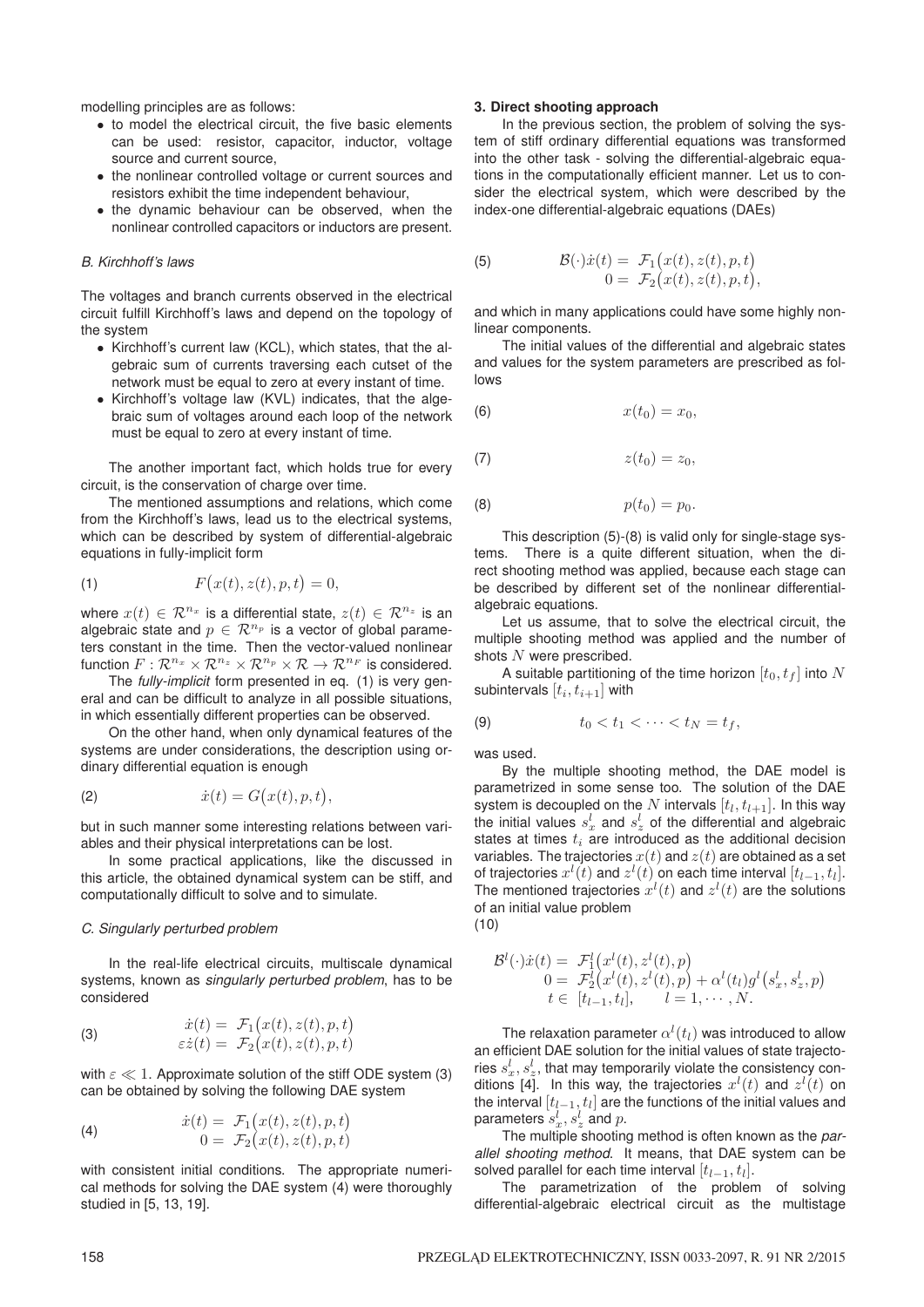DAE system using the multiple shooting approach leads us to the following nonlinear programming problem (11)-(18)

(11)  
\n
$$
\sum_{l=2}^{N} ||c_{cont}^{l}||_{2} + \sum_{l=1}^{N} ||c_{cons}^{l}||_{2} =
$$
\n
$$
= \Psi(s_{x}^{l}, s_{z}^{l}, p) = \Psi(\chi) \to \min
$$

where  $c_{cont}^t$  denotes violation of the continuity conditions

(12) 
$$
c_{cont}^l = s_x^l - x^{l-1}(t_{l-1}) = 0, \qquad l = 2, \cdots, N,
$$

and  $c_{cons}^{t}$  denotes violation of the consistency conditions

(13) 
$$
c_{cons}^l = g^l(s_x^l, s_z^l, p) = 0, \qquad l = 1, \cdots, N.
$$

The lower and upper bounds on the decision variables are present

(14)  $\chi_L \leq \chi \leq \chi_U$ ,

(15) 
$$
\chi = [s_x^1, ..., s_x^N, s_z^1, ..., s_z^N, p]^T,
$$

(16) 
$$
\chi_L = [s_{x,L}^1, ..., s_{x,L}^N, s_{z,L}^1, ..., s_{z,L}^N, p_L]^T,
$$

(17) 
$$
\chi_U = [s_{x,U}^1, ..., s_{x,U}^N, s_{z,U}^1, ..., s_{z,U}^N, p_U]^T
$$

and the DAE system in each interval (18)

$$
\mathcal{B}^{l}(\cdot)\dot{x}(t) = \mathcal{F}_{1}^{l}(x^{l}(t), z^{l}(t), p) \n0 = \mathcal{F}_{2}^{l}(x^{l}(t), z^{l}(t), p) + \alpha^{l}(t_{l})g^{l}(s_{x}^{l}, s_{z}^{l}, p), \n t \in [t_{l-1}, t_{l}], \quad l = 1, \cdots, N.
$$

The presented approach, which is valid for the multistage systems with differential-algebraic constraints, can be applied for solving the interconnected electrical networks [2, 10]. It means, that the structure of the systems can be used for solving the system in an effective manner [15].

#### **4. The "stretching" function**

The problem of solving the electrical circuits with differential-algebraic relations can be transformed into the nonlinear optimization problem with only lower and upper bounds (11)-(18)

(19)  $\Psi(\gamma) \to \min$ .

$$
\chi_L \leq \chi \leq \chi_U.
$$

To avoid the stopping in the local solutions, which do not provide a better value of the objective function (11) than the currently obtained one, the "stretching" method [17] was applied in the proposed algorithm.

The "stretching" technique is one of the recently methods proposed the first time in [18]. "Stretching" relies of transforming the objective function in a such way, that the knowledge of previously detected local minimum is incorporated in its new form.

This technique consists of a two-phase transformation of the objective function, which was extended in the proposed approach to the three-step algorithm using the projection method.

#### **First step**

The first phase of the transformation makes all the local minima with values higher than the value of the obtained local minimizer  $\chi^*$  disappear by "stretching" the objective function  $\Psi(\chi)$  upwards.

#### **Second step**

The second stage stretches the neighborhood of  $\chi^*$  and changes the detected minimum to a maximum.

# **Third step**

In the last step, the projection  $\mathcal{P}(\chi_i, \chi_{L_i}, \chi_{U_i})$  of the solution into a feasible region is applied (21)

$$
\mathcal{P}(\chi_i, \chi_{L_i}, \chi_{U_i}) = \begin{cases} \chi_{L_i} & \text{if } \chi_i \leq \chi_{L_i}, \\ \chi_i & \text{if } \chi_i \in (\chi_{L_i}, \chi_{U_i}), \\ \chi_{U_i} & \text{if } \chi_i \geq \chi_{U_i}. \end{cases}
$$

Assume  $\chi^*$  to be already obtained minimizer so far of the objective function  $\Psi(\chi)$ . The "stretching" technique was defined as the following function transformation (22)

$$
\mathcal{G}(\chi) = \Psi(\chi) + \gamma_1 ||\chi - \chi^*|| \Big(\text{sign}(\Psi(\chi) - \Psi(\chi^*)) + 1\Big),\,
$$

(23) 
$$
\mathcal{H}(\chi) = \mathcal{G}(\chi) + \frac{\gamma_2 \Big(\text{sign}(\Psi(\chi) - \Psi(\chi^*)) + 1\Big)}{2 \tanh \Big(\mu(\mathcal{G}(\chi) - \mathcal{G}(\chi^*))\Big)},
$$

where  $\gamma_1$ ,  $\gamma_2$  and  $\mu$  are arbitrary chosen positive parameters, and  $sign(\cdot)$  is the well known three-valued *sign* function.

The parameter  $\gamma_1$  controls the upward stretching of the objective function through the transformation  $G(\chi)$  in eq. (22). The parameters  $\gamma_2$  and  $\mu$  determine the range of the effect and magnitude of the elevation, respectively.

The function  $\mathcal{H}(\chi)$  in eq. (23) is called as the "stretching" function of the objective function  $\Psi(\chi)$ .

The main steps of the new hybrid algorithm for solving the electrical circuits with differential-algebraic constraints are the following:

### *The new hybrid algorithm*

**Step 1.** Choose a start point  $\chi_0$ . Set  $k = 0$ .

- **Step 2.** Local search. Start from  $\chi_k$  and use the quasi-Newton algorithm to search for local minimizer  $\chi_{k^*}$ .<br>3. Construct the function  $\mathcal{H}(\gamma)$  defined in (19)
- **Step 3.** Construct the function  $\mathcal{H}(\chi)$  defined in (19), with  $\chi^* = \chi_{k^*}, \gamma_1 = 1e + 4, \gamma_2 = 1$  and  $\mu = 1e - 8$ .<br>4. Global search Lise  $\chi_{k^*}$  as an initial poir
- **Step 4.** Global search. Use  $\chi_{k^*}$  as an initial point and execute simulated annealing algorithm on the function execute simulated annealing algorithm on the function  $\mathcal{H}(\chi)$  until a point  $\chi_{(k+1)}^*$  is obtained.

The phase of the local search provides the locally optimal solution, which do not necessary satisfies all the constraints. Using this solution as the start point in global search, one can obtain such a solution, which has a lower value of the objective function  $\Psi(\chi)$ . It means, that the constraints can be slightly violated. When the quasi-Newton algorithm, starting from the point given by global search procedure, converges to the previously obtained solution, then it provides a basis for stopping the algorithm.

# **5. Application in the ring modulator**

The algorithm proposed in the previous section was applied for solving the highly nonlinear system of the ring modulator, which in detail was presented in [13]. In the presented example, the computations were performed without any other transformations, like presented in [20].

The simulations were executed in Matlab environment using Wrocław Centre for Networking and Supercomputing.

The ring modulator mixes a low frequency signal  $e_1(t)$ with a high frequency signal  $e_2(t)$ . The modulated signal is then used as an input for an amplifier.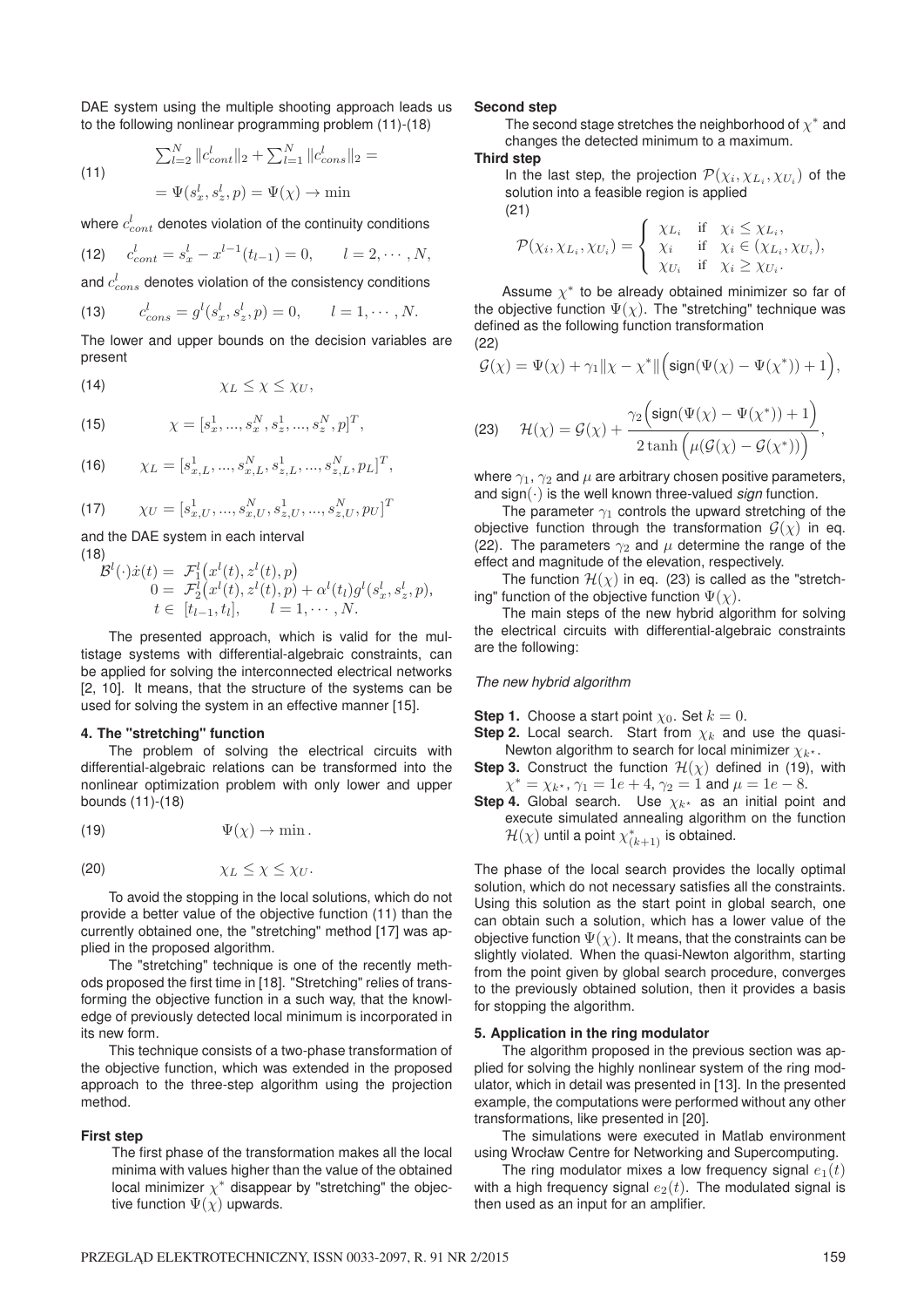The system of differential equations (obtained by the potentional function method) is given by

(24) 
$$
C\dot{U}_1 = I_1 - I_3 \cdot 0.5 + I_4 \cdot 0.5 + I_7 - U_1/R,
$$

(25) 
$$
C\dot{U}_2 = I_2 - I_5 \cdot 0.5 + I_6 \cdot 0.5 + I_8 - U_2/R,
$$

(26) 
$$
C_S \dot{U}_3 = I_3 - \mathcal{D}(U_{D_1}) + \mathcal{D}(U_{D_4}),
$$

(27) 
$$
C_S \dot{U}_4 = -I_4 + \mathcal{D}(U_{D_2}) - \mathcal{D}(U_{D_3}),
$$

(28) 
$$
C_S \dot{U}_5 = I_5 + \mathcal{D}(U_{D_1}) - \mathcal{D}(U_{D_3}),
$$

(29) 
$$
C_S \dot{U}_6 = -I_6 - \mathcal{D}(U_{D_2}) + \mathcal{D}(U_{D_4}),
$$

$$
(30)
$$

$$
C_P U_7 = -U_7/R_i + \mathcal{D}(U_{D_1}) + \mathcal{D}(U_{D_2}) - \mathcal{D}(U_{D_3}) - \mathcal{D}(U_{D_4}),
$$

(31) 
$$
L_h \dot{I}_1 = -U_1,
$$

$$
L_h \dot{I}_2 = -U_2,
$$

(33) 
$$
L_{S2}\dot{I}_3 = U_1 \cdot 0.5 - U_3 - R_{g2} \cdot I_3,
$$

(34) 
$$
L_{S3}\dot{I}_4 = -U_1 \cdot 0.5 + U_4 - R_{g3} \cdot I_4,
$$

(35) 
$$
L_{S2}\dot{I}_5 = U_2 \cdot 0.5 - U_5 - R_{g2} \cdot I_5,
$$

(36) 
$$
L_{S3}\dot{I}_6 = -U_2 \cdot 0.5 + U_6 - R_{g3} \cdot I_6,
$$

(37) 
$$
L_{S1}\dot{I}_7 = -U_1 + e_1(t) - (R_0 + R_{g1}) \cdot I_7,
$$

(38) 
$$
L_{S1}\dot{I}_8 = -U_2 - (R_a + R_{g1}) \cdot I_8.
$$

The characteristic of the diodes is fitted by

(39) 
$$
\mathcal{D}(U_D) = 40.67286402 \cdot 10^{-9} (e^{17.7493332 \cdot U_D} - 1),
$$

the voltage at the different diodes are

(40) 
$$
U_{D_1}=U_3-U_5-U_7-e_2(t),
$$

(41) 
$$
U_{D_2} = -U_4 + U_6 - U_7 - e_2(t),
$$

(42) 
$$
U_{D_3}=U_4+U_5+U_7+e_2(t),
$$

(43) 
$$
U_{D_4} = -U_3 - U_6 + U_7 + e_2(t),
$$

the technical parameter are given by

$$
R_{g1} = 36.3[\Omega], \t R_{g2} = R_{g3} = 17.3[\Omega],
$$
  
\n
$$
R_0 = R_i = 50[\Omega], \t R_a = 600[\Omega]
$$
  
\n(44) 
$$
R = 25000[\Omega], \t C = 16 \cdot 10^{-9}[F], \t C_P = 10 \cdot 10^{-9}[F],
$$
  
\n
$$
L_h = 4.45[H], \t L_{S1} = 0.002[H],
$$
  
\n
$$
L_{S2} = L_{S3} = 0.0005[H],
$$

and the two entry signals are

(45) 
$$
e_1(t) = 0.5 \cdot \sin(2\pi 10^3 t)[V],
$$

(46) 
$$
e_2(t) = 2 \cdot \sin(2\pi 10^4 t)[V].
$$

Initial values for the problem are

(47) 
$$
U_i(0) = 0[V], \quad i = 1, \dots, 7,
$$

(48) 
$$
I_i(0) = 0[A], \quad i = 1, \dots, 8.
$$











Fig. 3. Trajectory of  $U_3(t)$ . Case  $C_S = 0$ .

Depending on the value of the capacity  $C_S$ , problem of solving ordinary differential equations or differential-algebraic systems is to be considered. In some practical applications, the value of  $C_S$  is equal to  $10^{-9}$  or smaller. One of the approach in solving systems of stiff ordinary differential equations, is to consider the systems of differential-algebraic equations (DAEs). The DAE systems can be solved effectively using existing numerical procedures.